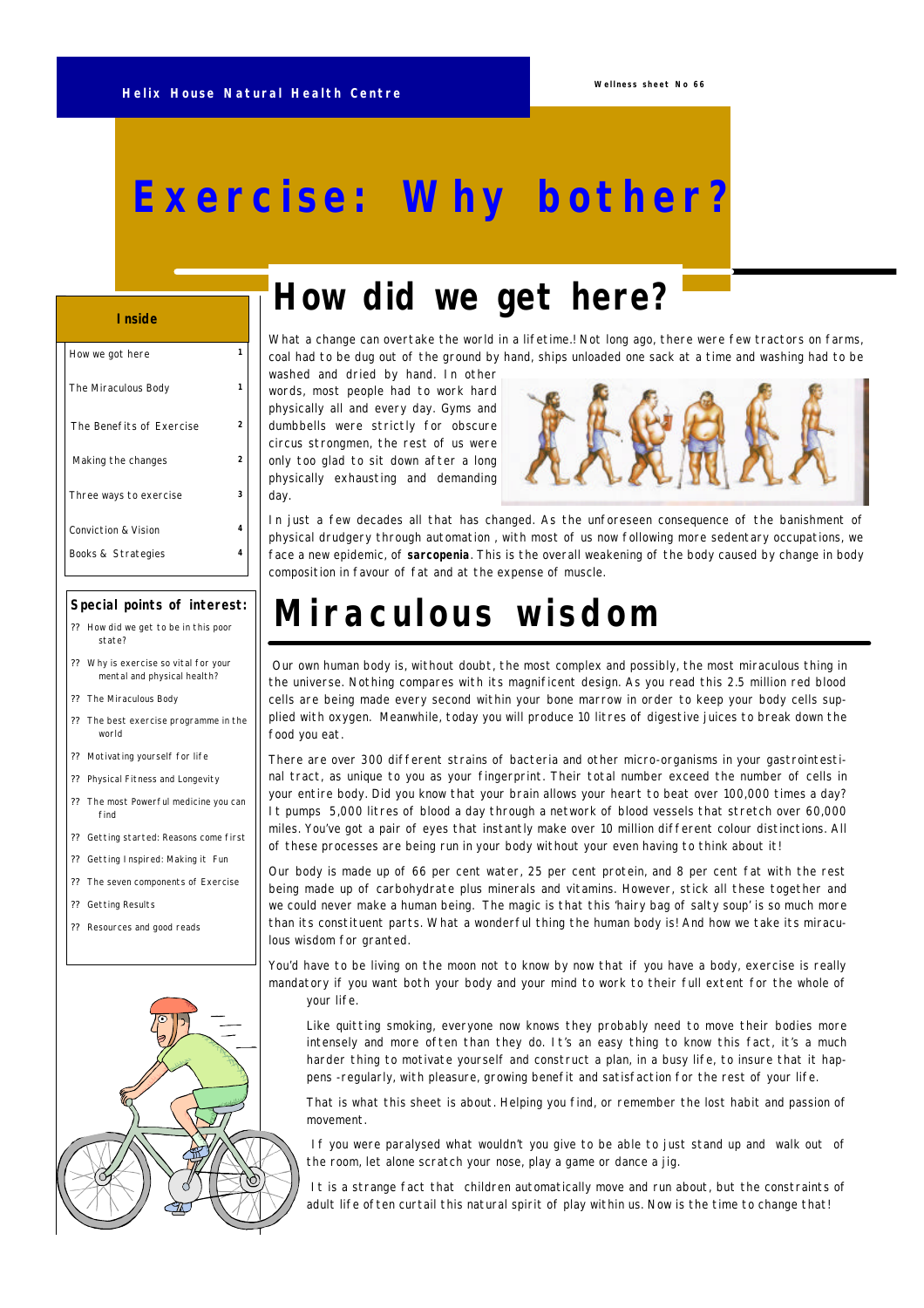#### **Wellness sheet No 66**

## **Benefits of Exercise**

**Musculoskeletal System**

| ?? | Increases muscle strength  |
|----|----------------------------|
| ?? | Increases flexibility of   |
|    | muscles and range of joint |
|    | motion                     |
| ?? | Produces stronger bones,   |
|    | ligaments and tendons      |

?? Lessens chance of injury

?? Enhances posture, poise, and physique

#### **Heart and Blood Vessels**

- ?? Lower resting heart rate
- ?? Strengths heart function
- ?? Lowers blood pressure
- ?? Improves oxygen delivery throughout the body
- ?? Increases blood supply to
- muscles
- ? ? Enlarges the arteries to the heart

### **Bodily Processes**

- ?? Improves the way the body handles dietary fats
- ?? Reduces heart disease risk
- ?? Helps lower blood cholesterol and triglyceride levels
- ?? Raises levels of HDL, the "good" cholesterol
- ? ? Helps improve calcium deposition in bones
- ? ? Prevents osteoporosis
- ? ? Improves immune function
- ?? Aids digestion and elimination
- ? ? Increases endurance and energy levels
- ?? Promotes lean body mass; burns fat

### **Mental Processes**

- ?? Provides a natural release from pent-up feelings
- ? ? Helps reduce tension and anxiety
- ?? Improves metal outlook and self-esteem
- ?? Helps relive moderate depression
- ?? Improves the ability to handle stress
- ?? Stimulates improved mental function
- ? ? Induces relaxation and improves sleep
- ? ? Increases self-esteem

## **Longevity**

?? For every hour of exercise, there is a twohour increase in longevity

*OK, OK, I get the message!*

## *Healthy Benefits: More than you might think!*

*Most of us know that much of our bone destiny is laid*



*down before we are 20. and that a good diet and exercise, particularly weightbearing exercise, provides an excellent foundation for future good bone health.* 

*What is not perhaps so well known is the enormous and* *myriad benefits that exercise gives throughout life but, particularly, the older you get?*

*It is not only your sex life that can be enhanced by exercise. Did you know, for example, that a resent Harvard University analysis of 48 thousand men found the most physically active were 50 percent less likely to develop Parkinson's disease than the least active? Or that another 14 year Harvard study found that men over 65 doing at least three hours of running, cycling, swimming a week were at a staggering 70 per cent lower risk of being diagnosed with advanced or fatal cancer?*



*So from getting a strong slim body to having an excellent memory and staving off Alzheimer's disease right through to preventing heart disease, diabetes, osteoporosis and cancer, adding 8.o years to your life if you are a man and 9.1 years if you are a woman, exercise wins hands down. The big question is, with 200 million Europeans overweight, why 70% of us don't bother?*

## *Making the change: forming a Plan*

*WE are all so pressed for time, So perhaps, while not enthusihow can we fit exercise in to our astic, you'd agree, that you busy lives?*

*The first step is to get clear that these facts most probably also apply to you. The next step is to get motivated and form a plan.* 

*ter what you do, you absolutely, positively do have the power to change your present situation.* 

*One of the keys is a flexible approach.*

#### *Belief Change*

*We may need to change the beliefs and habits of a life time to start building regular, physical exercise into our life.*

*However if you are overweight, are not getting very much the have painful joints and/or are chances are your energy levsuffering from some debilitating els are low. The more you medical conditions the prospect exercise the stronger you not impossible.*



*probably need to move your body more often if you are to reach your optimum health for the rest of a long and vigorous life.* 

### *First Steps*

*No matter who you are, no mat-Particularly if you are getting of trying to move more get. The more your body can seem daunting, if reaches its optimum body fat older, throw out the old idea that you should slow down and rest more! Of course, with age, we may not want to be up partying all night and naturally, we won't have the same levels of energy that we once had. However it is also true that your energy level is strongly connected to the amount of exercise that you are already getting. If you percentage the more likely you are to have enthusiasm and energy for moving through your life.*



#### *Reasons come first*

*The next important step is to spend some time clarifying your reasons for making these changes and building more physical activity into your daily life. Explore all the possibilities of how you can lead a more active life but, just as important at this stage, is why would you ? What is in it for you? What could you get out of it, and what are your own personal reasons for making serious changes? Make a list, write it down, commit yourself to paper!*

*When you look at yourself do you like what you see? Are you confident, energetic, and strong? Forge a clear, optimistic, powerful vision for your future.*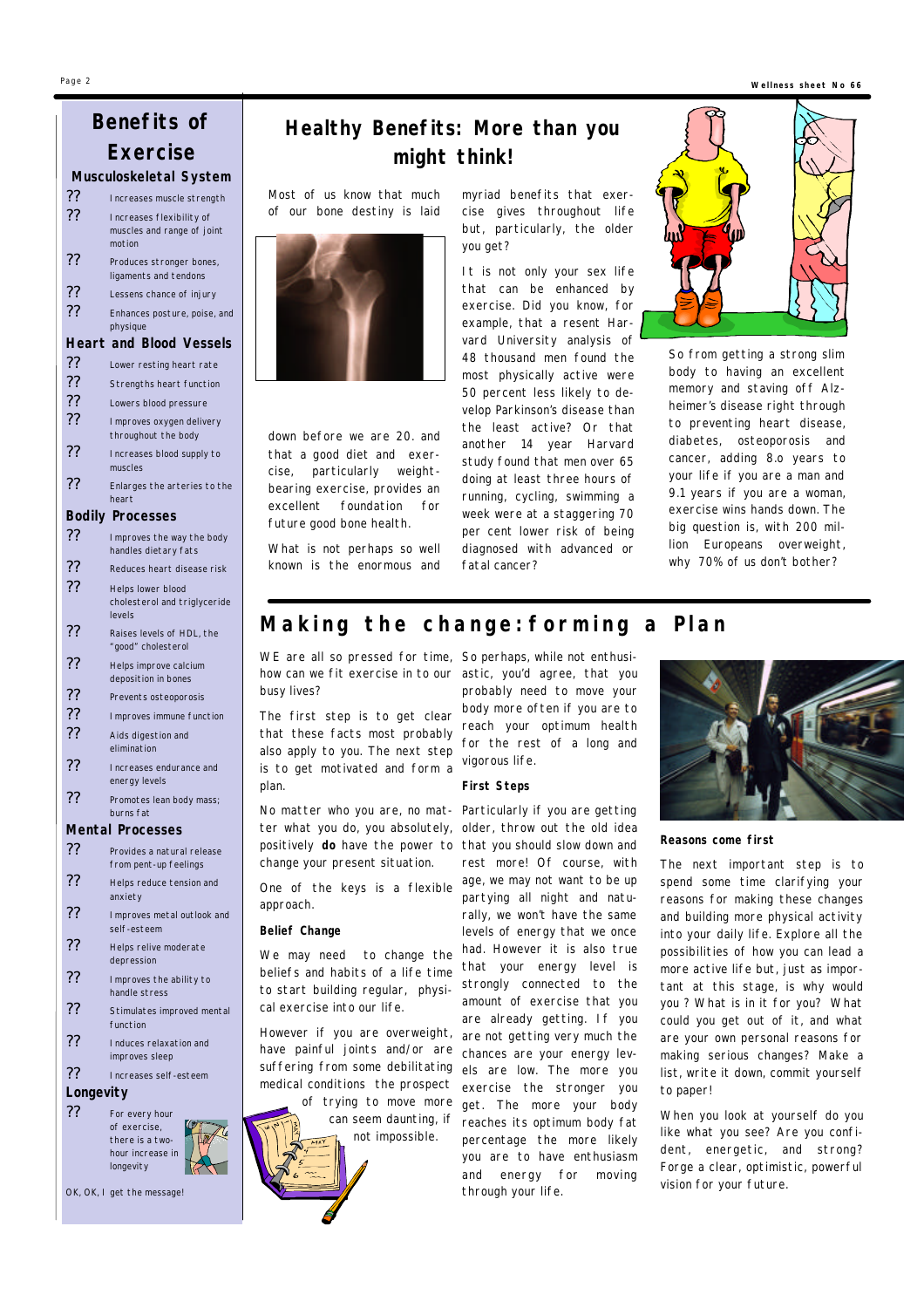# *Programme in the World.*

*So what is the Best Exercise Programme in the world?*

 *As Jason Vale so rightly says, in his great book, Slim 4 Life, quite simply— THE ONE YOU ENJOY DOING.*

*Some ways to help make things happen are; set in stone 3-6 key times in your week to exercise. Make an appointment with yourself. Get a training partner involved if possible. Seek variety, make sure you find lots of ways of moving your body that you enjoy doing. Either for their shear fun value, for how they make you feel, or for the great company you keep. Like a diet, a successful exercise programme is not*

## *The Seven Components of fitness The best Exercise*



The best is the one you enjoy doing!

Did you know that three recent studies reported that just twenty minutes of walking a day reduces the likelihood of breast or prostate cancer by 20 to 44 percent?

*just about what works if you stick to it. It is about what you can stick to that works.*

*The first step is to get clear that this applies to you.*

*The next step is to get motivated and form a plan.* 

*No matter who you are, no matter what you do, there are seven components of fitness that seem to be important, not to being skinny, but to being healthy and so living longer and better. They are; body composition, cardio-respiratory function, flexibility and range of motion, muscle strength, endurance, balance, and agility and coordination.*

## *OK You 've sold it to me, so what should I be doing? The three ways to Exercis e*

*First boost physical activity to boost energy. Yes, this is the getting up and moving about part. Anything that uses your muscles. You know, gardening, dancing to your favourite music in the kitchen, taking the stairs, walking to the shop instead of taking the car. 40% of the health benefit from exercise can come from just boosting your overall activity.*

*Second, build strength and flexibility. Yes, don't underestimate the importance of this, especially for women. To protect bone mass and density women need to lift weights more than men! Strengthening your body against resistance is the thing that many people shy away from, thinking its only for body building nuts. Far from it, it protects by preventing injury and skeletal weakness .*

*Third, build Stamina. This basically means anything that makes you sweat and raises your heart beat. (Well yes sex is associated with lengthening your life by up to 8 years). Aim to burn up 3500 kilocalories a week, running, dancing, rebounding, biking , swimming etc. and so strengthen your, heart, lungs and your immune system.*

*But I never liked sport and I hate gyms:Going for Bronze, Silver or Gold*

*level or health you want, you* 

*can decide on a bronze, silver or gold standard exercise plan. Almost anything regular and half active will take you above the low standard of the average. Bronze You just need to start. If you are very overweight, walking vigorously for 10-30 minutes a day is a good enough place* 

*Depending what*  **Programme is the one The Best Exercise you** *kee p* **doing .**

*to start. Maybe you would find it helpful* 

*to buy an inexpensive pedometer and measure how many paces you achieve each day? Start modest and build.*

*If you want to go for gold you need to do more research and you will probably choose to join a gym and possibly even hire a trainer. Have a*



Young or old, there is always a way to honour your marvelous body and enjoy the results. Just

*look at Bill Phillips great inspirational book, Body For Life. Gaining control of your body can be a powerful way to gain control of your life.*

**Life style changes are now acknowledged to be the "First Line Therapy" for many of the major chronic diseases and causes of premature disability and death.**

*\*Are you truly fed up with how you now look/feel?*

*\*Would you be seriously interested in a step by step way of significantly increasing your chances of a fit and vigorous future life that lasts to a long and healthy old age?*

*\*Do you want to make some major changes in your wellbeing in the coming year and are you prepared to do what it takes and reap the rewards?*

*\*Would you like some experienced help to guide you and coach you along the way?*

*to motivate yourself? \*Are you hungry for change but not sure how to go about it and unsure of how*

advise people of all ages to include a *If the answer is yes to two* or more of these questions then ask me more about my acknowledged that for most people, *life changing <code>NEW LIFE</code>* obtained by engaging in physical *COURSE to address and* activity of more vigorous intensity or *transform your structure, biochemistry and emotions.* 

*I have over 30 years of* experience in helping peowith  $\alpha$  and its effects on  $\alpha$  is effects on  $\alpha$ ple find the power and the means to change their lives and make the most of and immune systems are also themselves.

*A Report of the Surgeon General, go for Gold! Executive Summary, July 1996, U.S. Perhaps now is the time to* 

*Department of Health and Human Clive Lindley-JonesServices*

"Suffering is inevitable… ..misery is a choice". **Christopher** Reeve